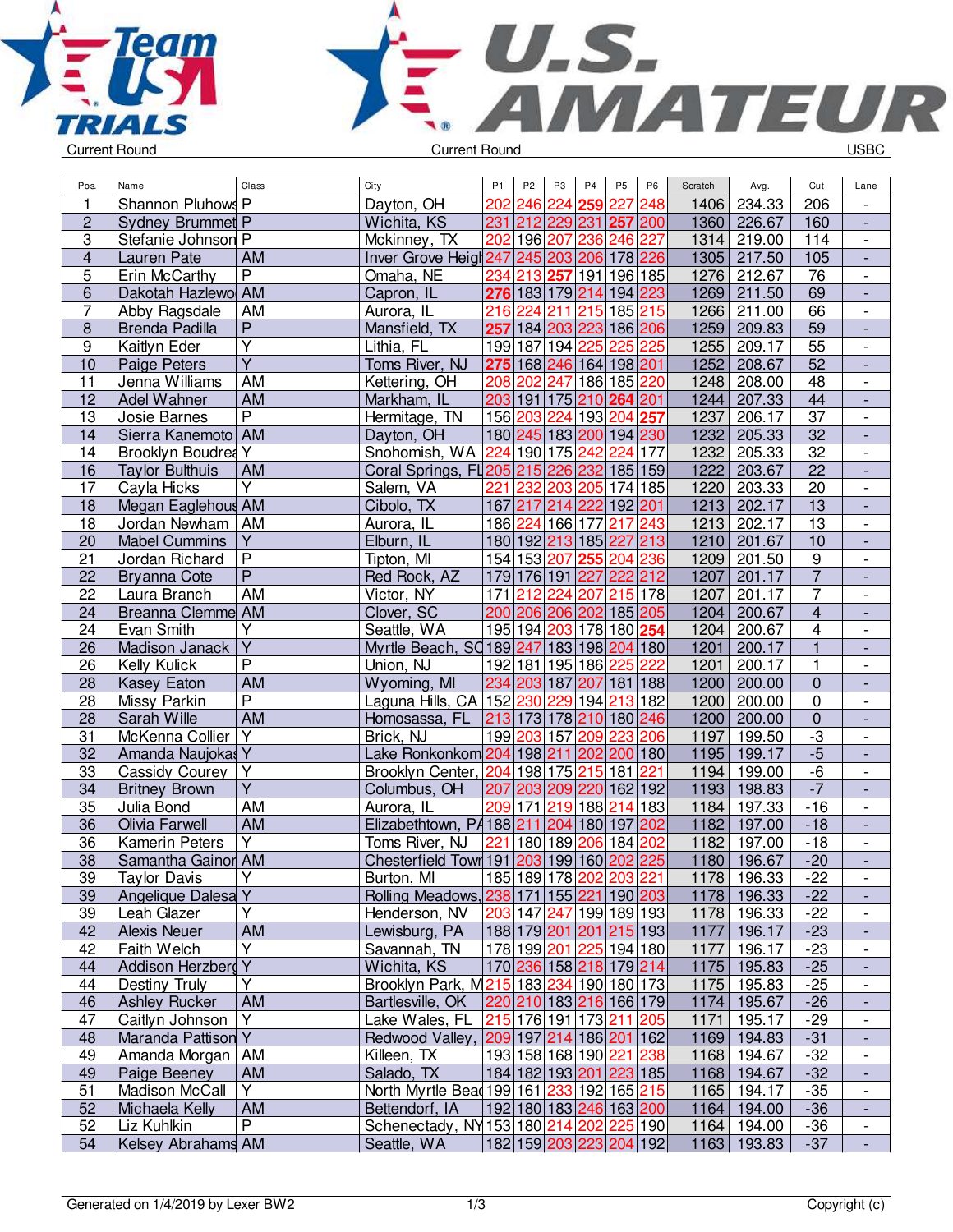



| Pos.            | Name                      | Class                                              | City                                      | P <sub>1</sub> | P <sub>2</sub>  | P <sub>3</sub> | P <sub>4</sub>          | P <sub>5</sub> | P <sub>6</sub> | Scratch | Avg.   | Cut    | Lane                         |
|-----------------|---------------------------|----------------------------------------------------|-------------------------------------------|----------------|-----------------|----------------|-------------------------|----------------|----------------|---------|--------|--------|------------------------------|
| 55              | Amber MacLeod             | AM                                                 | Brick, NJ                                 |                | 193 182         | 172            | 193                     | 186            | 232            | 1158    | 193.00 | $-42$  |                              |
| 56              | Saige Yamada              | Y                                                  | East Syracuse, N                          |                |                 |                | 242 205 131 189 215 173 |                |                | 1155    | 192.50 | $-45$  | $\blacksquare$               |
| 57              | Hannah Forton             | $\overline{Y}$                                     | Macomb, MI                                | 226            |                 |                | 194 140 196 237 159     |                |                | 1152    | 192.00 | $-48$  | $\overline{\phantom{0}}$     |
| 58              | Melanie Katen             | $\overline{Y}$                                     | San Jose, CA                              |                |                 |                | 180 170 215 168 202 215 |                |                | 1150    | 191.67 | $-50$  | $\overline{\phantom{0}}$     |
| 59              | Shannon O'Keefe P         |                                                    | Shiloh, IL                                |                |                 |                | 199 169 205 172 205 199 |                |                | 1149    | 191.50 | $-51$  | $\overline{\phantom{0}}$     |
| 60              | <b>Hope Gramly</b>        | $\overline{Y}$                                     | Aubrey, TX                                |                |                 |                | 206 193 172 156 183 236 |                |                | 1146    | 191.00 | $-54$  |                              |
| 60              | <b>Brigitte Jacobs</b>    | Υ                                                  | Freeport, IL                              | 218            |                 |                | 159 176 160 200 233     |                |                | 1146    | 191.00 | $-54$  | $\overline{\phantom{0}}$     |
| 62              | <b>Angelica Anthony Y</b> |                                                    | Converse, TX                              |                |                 |                | 158 203 180 212 210 182 |                |                | 1145    | 190.83 | $-55$  | $\overline{a}$               |
| 62              | <b>Madison Bailey</b>     | $\overline{\mathsf{Y}}$                            | Rocklin, CA                               |                |                 |                | 176 194 231 185 199 160 |                |                | 1145    | 190.83 | $-55$  | $\overline{\phantom{0}}$     |
| 64              | <b>Carlene Beyer</b>      | $\overline{Y}$                                     | Ogdensburg, WI 190 186 173 212 202 180    |                |                 |                |                         |                |                | 1143    | 190.50 | $-57$  | ÷,                           |
| 65              | Lucy Sandelin             | <b>AM</b>                                          | Tampa, FL                                 |                |                 |                | 197 195 177 179 160 232 |                |                | 1140    | 190.00 | $-60$  | $\overline{\phantom{0}}$     |
| 66              | Jordan Shipp              | $\overline{Y}$                                     | Pensacola, FL                             |                |                 |                | 200 194 202 156 188 198 |                |                | 1138    | 189.67 | $-62$  | $\overline{\phantom{a}}$     |
| 67              | <b>Britaney Myers</b>     | AM                                                 | Mechanicville, NY228 204 166 170          |                |                 |                |                         | 190 179        |                | 1137    | 189.50 | $-63$  | $\overline{\phantom{0}}$     |
| 68              | Jenna Hedgepath           | Y                                                  | Murfreesboro, TN 201 232 204 145 186 168  |                |                 |                |                         |                |                | 1136    | 189.33 | $-64$  | $\overline{\phantom{m}}$     |
| 69              | Jillian Martin            | Y                                                  | Stow, OH                                  |                |                 |                | 172 205 201 192 169 196 |                |                | 1135    | 189.17 | $-65$  | $\overline{\phantom{0}}$     |
| 70              | <b>Ashley Dunn</b>        | <b>AM</b>                                          | Palmdale, CA                              |                |                 |                | 180 183 154 200 209 203 |                |                | 1129    | 188.17 | $-71$  |                              |
| 71              | Leanne Vastbinde          | Y                                                  | Valparaiso, IN                            | 241            |                 |                | 172 202 183 172 158     |                |                | 1128    | 188.00 | $-72$  | $\overline{\phantom{0}}$     |
| 72              | Nicolette Mendez AM       |                                                    | Homer Glen, IL                            |                |                 |                | 164 202 211 180 187 183 |                |                | 1127    | 187.83 | $-73$  | $\frac{1}{2}$                |
| 73              | Jessica Wolfe             | $\overline{Y}$                                     | Kaneohe, HI                               |                |                 |                | 161 235 186 214 152 175 |                |                | 1123    | 187.17 | $-77$  | $\overline{\phantom{0}}$     |
| 74              | <b>Isabella Pohl</b>      | $\overline{Y}$                                     | Orlando, FL                               |                |                 |                | 178 163 213 168 188 212 |                |                | 1122    | 187.00 | $-78$  | $\frac{1}{2}$                |
| 75              | <b>Elizabeth Ross</b>     | $\overline{Y}$                                     | Schenectady, NY 163 182 173 181 198 223   |                |                 |                |                         |                |                | 1120    | 186.67 | $-80$  | $\overline{\phantom{0}}$     |
| 76              | <b>Caroline Thesier</b>   | $\overline{Y}$                                     | Dwight, IL                                |                |                 |                | 156 213 202 173 182 193 |                |                | 1119    | 186.50 | $-81$  | $\blacksquare$               |
| 77              | Bryanna Leyen             | AM                                                 | Perry Hall, MD                            |                | 195 156 214 167 |                |                         | 172 213        |                | 1117    | 186.17 | $-83$  |                              |
|                 |                           | $\overline{Y}$                                     |                                           |                |                 |                |                         |                |                |         |        |        | $\overline{\phantom{0}}$     |
| 78              | Cassidy Ray               | $\overline{\mathsf{Y}}$                            | Herrin, IL                                |                |                 |                | 169 160 181 179 235 189 |                |                | 1113    | 185.50 | $-87$  | $\qquad \qquad \blacksquare$ |
| 79              | Sarah Gill                | $\overline{Y}$                                     | Attleboro, MA                             |                |                 |                | 187 155 178 196 212 184 |                |                | 1112    | 185.33 | $-88$  | $\overline{\phantom{0}}$     |
| 80              | Haylee Schwark            |                                                    | Beaver Dam, WI 171 179 226 201 176 157    |                |                 |                |                         |                |                | 1110    | 185.00 | $-90$  | L,                           |
| 81              | Sydney Urben              | $\overline{\mathsf{Y}}$<br>$\overline{\mathsf{Y}}$ | Dorr, MI                                  |                |                 |                | 189 220 213 165 153 167 |                |                | 1107    | 184.50 | $-93$  | $\overline{\phantom{a}}$     |
| 82              | <b>Crystal Singh</b>      |                                                    | Parkland, FL                              |                |                 |                | 172 199 181 179 195 180 |                |                | 1106    | 184.33 | $-94$  | $\frac{1}{2}$                |
| 83              | Alexandra Ross            | <b>AM</b>                                          | Greenwood, IN                             |                |                 |                | 146 203 181 194         | 205 176        |                | 1105    | 184.17 | $-95$  | $\overline{\phantom{0}}$     |
| 84              | Katelyn Dickersol AM      |                                                    | Painesville, OH                           |                |                 |                | 194 243 159 184 166 158 |                |                | 1104    | 184.00 | $-96$  | ÷,                           |
| 85              | Patricia Rosales          | Y                                                  | Orlando, FL                               |                |                 |                | 144 171 209 205 181 189 |                |                | 1099    | 183.17 | $-101$ | $\frac{1}{2}$                |
| 86              | Gazmine Mason             | <b>AM</b>                                          | Cranston, RI                              |                |                 |                | 216 144 224 193 170 150 |                |                | 1097    | 182.83 | $-103$ | ÷,                           |
| 86              | Megan Hess                | Υ                                                  | Urbandale, IA                             |                |                 |                | 161   188   171   175   | 191 211        |                | 1097    | 182.83 | $-103$ | $\overline{\phantom{0}}$     |
| 86              | Cara Stasel               | AM                                                 | Tucson, AZ                                |                |                 |                | 174 190 168 195 179 191 |                |                | 1097    | 182.83 | $-103$ |                              |
| 89              | <b>Haley Carroll</b>      | <b>AM</b>                                          | Williamsville, NY                         |                |                 |                | 153 177 186 197 204 179 |                |                | 1096    | 182.67 | $-104$ | $\blacksquare$               |
| 90              | <b>Hayley Connelly</b>    | $\overline{Y}$                                     | Hazlet, NJ                                |                |                 |                | 130 201 205 177 191 191 |                |                | 1095    | 182.50 | $-105$ | ÷,                           |
| 90              | Lexi Kile                 | $\overline{\mathsf{Y}}$                            | Hanover, PA                               |                |                 |                | 159 180 186 161 237     |                | 172            | 1095    | 182.50 | $-105$ | $\overline{\phantom{a}}$     |
| $\overline{92}$ | Jacqueline Evans AM       |                                                    | acton, MA                                 |                |                 |                | 199 203 174 150 212 156 |                |                | 1094    | 182.33 | $-106$ |                              |
| 93              | Olivia Komorowsk Y        |                                                    | Oshkosh, WI                               |                |                 |                | 192 164 179 182 203 173 |                |                | 1093    | 182.17 | $-107$ |                              |
| 94              | Kailee Channell           | Y                                                  | Morris Chapel, T\ 180 204 177 190 178 163 |                |                 |                |                         |                |                | 1092    | 182.00 | $-108$ | $\blacksquare$               |
| 95              | <b>Isabel Hughes</b>      | $\overline{Y}$                                     | Raleigh, NC                               |                |                 |                | 148 201 203 196 153 190 |                |                | 1091    | 181.83 | $-109$ | $\overline{\phantom{0}}$     |
| 96              | Jennifer Loredo           | Y                                                  | Fresno, CA                                |                |                 |                | 145 198 204 180 183 180 |                |                | 1090    | 181.67 | $-110$ | $\overline{\phantom{a}}$     |
| 97              | Montana Meyer             | Υ                                                  | Imperial, MO                              |                |                 |                | 188 199 163 196 180 160 |                |                | 1086    | 181.00 | $-114$ | $\overline{\phantom{a}}$     |
| 98              | Sierra Ciesiolka          | Y                                                  | Harker Heights, 1167 151 171 225 193 178  |                |                 |                |                         |                |                | 1085    | 180.83 | $-115$ |                              |
| 98              | Meghan Beehler            | AM                                                 | Bella vista, AR                           |                |                 |                | 209 199 191 194 143 149 |                |                | 1085    | 180.83 | $-115$ |                              |
| 100             | Jenna Coldiron            | <b>AM</b>                                          | Cincinnati, OH                            |                |                 |                | 203 186 170 157 214 153 |                |                | 1083    | 180.50 | $-117$ |                              |
| 100             | Arianna Campbel           | Y                                                  | coos bay, OR                              |                |                 |                | 220 202 163 163 195 140 |                |                | 1083    | 180.50 | $-117$ |                              |
| 102             | Katelyn Orisek            | $\overline{Y}$                                     | Yorkville, IL                             |                |                 |                | 153 166 188 163 190 221 |                |                | 1081    | 180.17 | $-119$ |                              |
| 102             | <b>Hailey Triske</b>      | Y                                                  | Minnetonka, MN                            |                |                 |                | 135 191 188 245 164 158 |                |                | 1081    | 180.17 | $-119$ | $\overline{\phantom{0}}$     |
| 104             | Linda Himes               | $\overline{Y}$                                     | Texarkana, AR                             |                |                 |                | 206 201 184 180 166 143 |                |                | 1080    | 180.00 | $-120$ | $\blacksquare$               |
| 105             | Averi Brown               | AM                                                 | Colombus, OH                              |                |                 |                | 175 198 188 194 168 155 |                |                | 1078    | 179.67 | $-122$ | $\overline{\phantom{0}}$     |
| 106             | <b>Haley Youker</b>       | Y                                                  | E. Syracuse, NY                           |                |                 |                | 166 169 185 226 138 191 |                |                | 1075    | 179.17 | $-125$ | $\overline{\phantom{a}}$     |
| 107             | Syasya Ismail             | AM                                                 | Huntsville, TX                            |                |                 |                | 178 190 213 179 154 160 |                |                | 1074    | 179.00 | $-126$ | $\overline{\phantom{a}}$     |
| 107             | Amelia Kiefer             | Y                                                  | Jasper, IN                                |                |                 |                | 211 197 164 152 183 167 |                |                | 1074    | 179.00 | $-126$ | $\blacksquare$               |